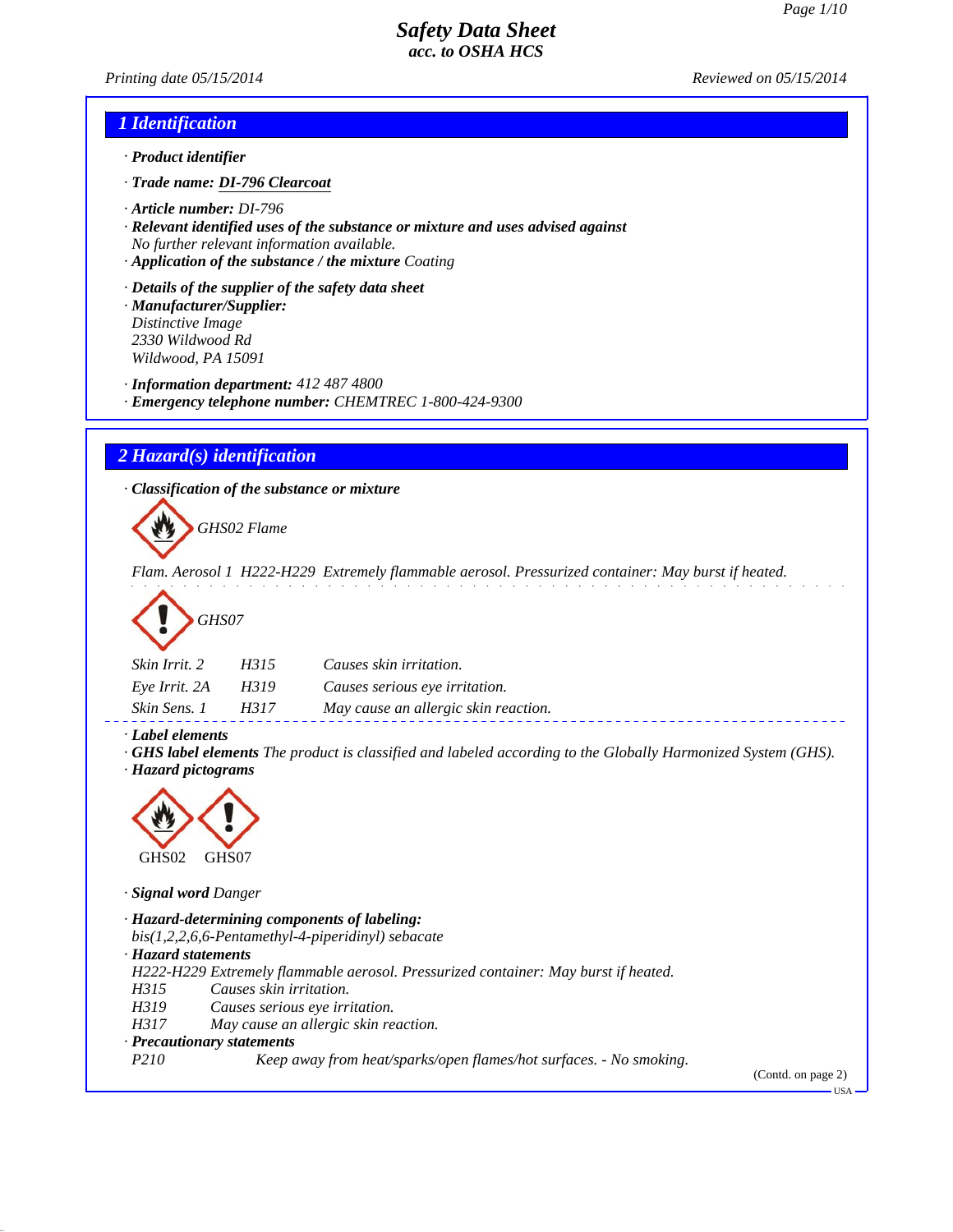*Printing date 05/15/2014 Reviewed on 05/15/2014*

*Trade name: DI-796 Clearcoat*

| P251<br>Pressurized container: Do not pierce or burn, even after use.<br>P305+P351+P338 IF IN EYES: Rinse cautiously with water for several minutes. Remove contact lenses, if<br>present and easy to do. Continue rinsing.<br>P321<br>Specific treatment (see on this label).<br>Protect from sunlight. Do not expose to temperatures exceeding 50 °C/122 °F.<br>$P410 + P412$<br><i>P501</i><br>Dispose of contents/container in accordance with local/regional/national/international<br>regulations.<br>· Classification system:<br>$\cdot$ NFPA ratings (scale 0 - 4)<br>$Health = 1$<br>$Fire = 4$<br>$Reactivity = 3$<br>· HMIS-ratings (scale 0 - 4)<br><b>HEALTH</b><br>$\vert$ 1 $\vert$<br>$Health = 1$<br><b>FIRE</b><br>4<br>$Fire = 4$<br>REACTIVITY 3 Reactivity = $3$<br>$\cdot$ Other hazards<br>· Results of PBT and vPvB assessment<br>· PBT: Not applicable.<br>$\cdot$ vPvB: Not applicable. |
|-------------------------------------------------------------------------------------------------------------------------------------------------------------------------------------------------------------------------------------------------------------------------------------------------------------------------------------------------------------------------------------------------------------------------------------------------------------------------------------------------------------------------------------------------------------------------------------------------------------------------------------------------------------------------------------------------------------------------------------------------------------------------------------------------------------------------------------------------------------------------------------------------------------------|
|                                                                                                                                                                                                                                                                                                                                                                                                                                                                                                                                                                                                                                                                                                                                                                                                                                                                                                                   |
|                                                                                                                                                                                                                                                                                                                                                                                                                                                                                                                                                                                                                                                                                                                                                                                                                                                                                                                   |
|                                                                                                                                                                                                                                                                                                                                                                                                                                                                                                                                                                                                                                                                                                                                                                                                                                                                                                                   |
|                                                                                                                                                                                                                                                                                                                                                                                                                                                                                                                                                                                                                                                                                                                                                                                                                                                                                                                   |
|                                                                                                                                                                                                                                                                                                                                                                                                                                                                                                                                                                                                                                                                                                                                                                                                                                                                                                                   |
|                                                                                                                                                                                                                                                                                                                                                                                                                                                                                                                                                                                                                                                                                                                                                                                                                                                                                                                   |
|                                                                                                                                                                                                                                                                                                                                                                                                                                                                                                                                                                                                                                                                                                                                                                                                                                                                                                                   |
|                                                                                                                                                                                                                                                                                                                                                                                                                                                                                                                                                                                                                                                                                                                                                                                                                                                                                                                   |
|                                                                                                                                                                                                                                                                                                                                                                                                                                                                                                                                                                                                                                                                                                                                                                                                                                                                                                                   |
|                                                                                                                                                                                                                                                                                                                                                                                                                                                                                                                                                                                                                                                                                                                                                                                                                                                                                                                   |
|                                                                                                                                                                                                                                                                                                                                                                                                                                                                                                                                                                                                                                                                                                                                                                                                                                                                                                                   |
|                                                                                                                                                                                                                                                                                                                                                                                                                                                                                                                                                                                                                                                                                                                                                                                                                                                                                                                   |
|                                                                                                                                                                                                                                                                                                                                                                                                                                                                                                                                                                                                                                                                                                                                                                                                                                                                                                                   |
|                                                                                                                                                                                                                                                                                                                                                                                                                                                                                                                                                                                                                                                                                                                                                                                                                                                                                                                   |
| <b>3 Composition/information on ingredients</b>                                                                                                                                                                                                                                                                                                                                                                                                                                                                                                                                                                                                                                                                                                                                                                                                                                                                   |
| · Chemical characterization: Mixtures                                                                                                                                                                                                                                                                                                                                                                                                                                                                                                                                                                                                                                                                                                                                                                                                                                                                             |
| $\cdot$ Description:                                                                                                                                                                                                                                                                                                                                                                                                                                                                                                                                                                                                                                                                                                                                                                                                                                                                                              |
| Mixture: consisting of the following components.<br>Weight percentages                                                                                                                                                                                                                                                                                                                                                                                                                                                                                                                                                                                                                                                                                                                                                                                                                                            |
|                                                                                                                                                                                                                                                                                                                                                                                                                                                                                                                                                                                                                                                                                                                                                                                                                                                                                                                   |
|                                                                                                                                                                                                                                                                                                                                                                                                                                                                                                                                                                                                                                                                                                                                                                                                                                                                                                                   |
| · Dangerous components:                                                                                                                                                                                                                                                                                                                                                                                                                                                                                                                                                                                                                                                                                                                                                                                                                                                                                           |
| $115 - 10 - 6$ dimethyl ether<br>$30 - 40%$                                                                                                                                                                                                                                                                                                                                                                                                                                                                                                                                                                                                                                                                                                                                                                                                                                                                       |
| $110-19-0$ isobutyl acetate<br>$13 - 30\%$                                                                                                                                                                                                                                                                                                                                                                                                                                                                                                                                                                                                                                                                                                                                                                                                                                                                        |
| 78-93-3 <i>butanone</i><br>$13 - 30\%$                                                                                                                                                                                                                                                                                                                                                                                                                                                                                                                                                                                                                                                                                                                                                                                                                                                                            |
| <b>ACRYLIC RESIN</b><br>13 - 30%                                                                                                                                                                                                                                                                                                                                                                                                                                                                                                                                                                                                                                                                                                                                                                                                                                                                                  |
| $67-64-1$ acetone<br>$10 - 13%$                                                                                                                                                                                                                                                                                                                                                                                                                                                                                                                                                                                                                                                                                                                                                                                                                                                                                   |
| $1.5 - 5\%$<br>$108-83-8$ 2,6-dimethylheptan-4-one                                                                                                                                                                                                                                                                                                                                                                                                                                                                                                                                                                                                                                                                                                                                                                                                                                                                |
| 16883-83-3 benzyl 3-isobutryloxy-1-isopropyl-2-2-dimethylpropyl phthalate<br>$1.5 - 5\%$                                                                                                                                                                                                                                                                                                                                                                                                                                                                                                                                                                                                                                                                                                                                                                                                                          |
| 19549-80-5 $\vert$ 4,6-dimethylheptan-2-one<br>$1 - 1.5\%$<br>$41556-26-7$ bis(1,2,2,6,6-Pentamethyl-4-piperidinyl) sebacate                                                                                                                                                                                                                                                                                                                                                                                                                                                                                                                                                                                                                                                                                                                                                                                      |

*· Description of first aid measures*

*· After inhalation: Supply fresh air; consult doctor in case of complaints.*

*· After skin contact: Generally the product does not irritate the skin.*

*· After eye contact:*

*Rinse opened eye for several minutes under running water. If symptoms persist, consult a doctor.*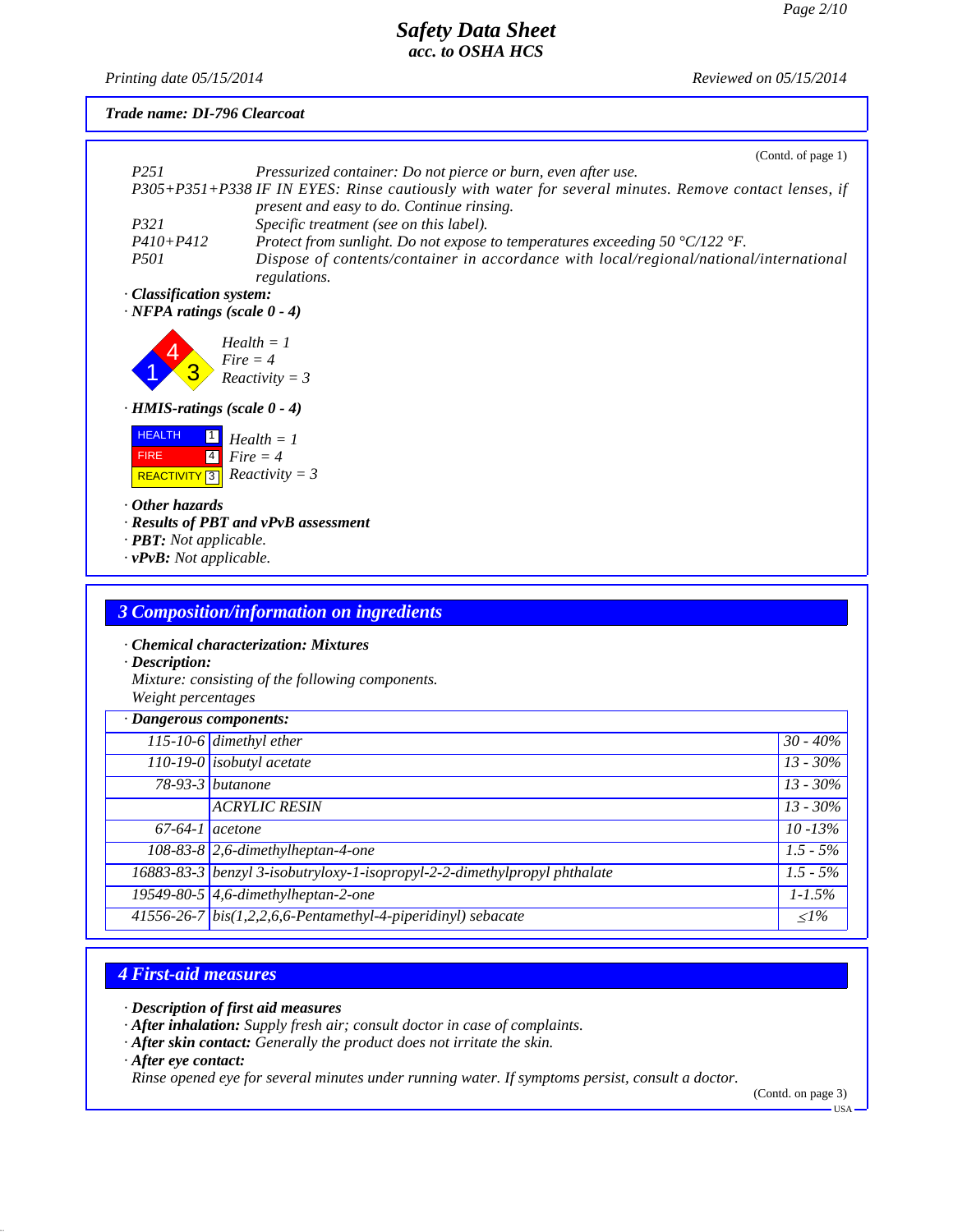(Contd. of page 2)

#### *Safety Data Sheet acc. to OSHA HCS*

*Printing date 05/15/2014 Reviewed on 05/15/2014*

*Trade name: DI-796 Clearcoat*

- *· After swallowing: If symptoms persist consult doctor.*
- *· Most important symptoms and effects, both acute and delayed No further relevant information available.*
- *· Indication of any immediate medical attention and special treatment needed*
- *No further relevant information available.*

#### *5 Fire-fighting measures*

- *· Extinguishing media*
- *· Suitable extinguishing agents: CO2, sand, extinguishing powder. Do not use water.*
- *· For safety reasons unsuitable extinguishing agents: Water with full jet*
- *· Special hazards arising from the substance or mixture No further relevant information available.*
- *· Advice for firefighters*
- *· Protective equipment: No special measures required.*

#### *6 Accidental release measures*

- *· Personal precautions, protective equipment and emergency procedures Wear protective equipment. Keep unprotected persons away.*
- *· Environmental precautions: Do not allow to enter sewers/ surface or ground water.*
- *· Methods and material for containment and cleaning up: Ensure adequate ventilation.*

*Do not flush with water or aqueous cleansing agents*

*· Reference to other sections See Section 7 for information on safe handling. See Section 8 for information on personal protection equipment. See Section 13 for disposal information.*

## *7 Handling and storage*

- *· Precautions for safe handling*
- *No special measures required.*

*Ensure good ventilation/exhaustion at the workplace. Open and handle receptacle with care.*

- *· Information about protection against explosions and fires: Do not spray on a naked flame or any incandescent material. Keep ignition sources away - Do not smoke. Protect against electrostatic charges. Pressurized container: protect from sunlight and do not expose to temperatures exceeding 50 °C, i.e. electric lights. Do not pierce or burn, even after use. · Conditions for safe storage, including any incompatibilities*
- *· Storage:*
- *· Requirements to be met by storerooms and receptacles: Store in a cool location. Observe official regulations on storing packagings with pressurized containers. · Information about storage in one common storage facility: Not required.*
- *· Further information about storage conditions:*
- *Keep receptacle tightly sealed.*
- *Do not gas tight seal receptacle.*

*Store in cool, dry conditions in well sealed receptacles.*

(Contd. on page 4)

 $-11S_A$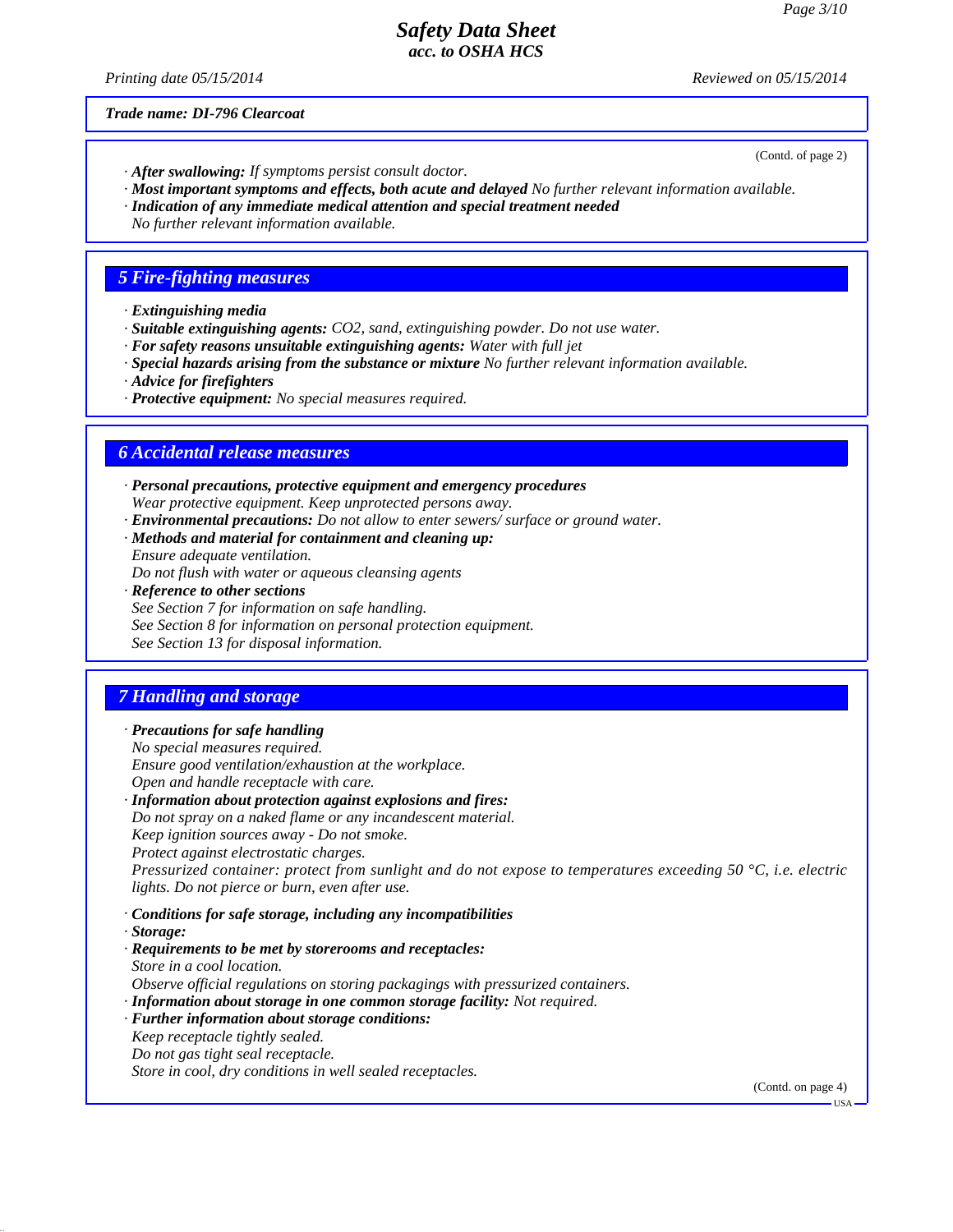*Printing date 05/15/2014 Reviewed on 05/15/2014*

*Trade name: DI-796 Clearcoat*

*Protect from heat and direct sunlight.*

*· Specific end use(s) No further relevant information available.*

# *8 Exposure controls/personal protection*

*· Additional information about design of technical systems: No further data; see item 7.*

|            | Control parameters                                                                          |                    |
|------------|---------------------------------------------------------------------------------------------|--------------------|
|            | Components with limit values that require monitoring at the workplace:                      |                    |
|            | 115-10-6 dimethyl ether                                                                     |                    |
|            | WEEL Long-term value: 1000 ppm                                                              |                    |
|            | 110-19-0 isobutyl acetate                                                                   |                    |
| <b>PEL</b> | Long-term value: 700 mg/m <sup>3</sup> , 150 ppm                                            |                    |
| <b>REL</b> | Long-term value: 700 mg/m <sup>3</sup> , 150 ppm                                            |                    |
| <b>TLV</b> | Long-term value: $713$ mg/m <sup>3</sup> , 150 ppm                                          |                    |
|            | 78-93-3 <i>butanone</i>                                                                     |                    |
| PEL        | Long-term value: 590 mg/m <sup>3</sup> , 200 ppm                                            |                    |
| REL        | Short-term value: $885$ mg/m <sup>3</sup> , 300 ppm                                         |                    |
|            | Long-term value: 590 mg/m <sup>3</sup> , 200 ppm                                            |                    |
| TLV        | Short-term value: 885 mg/m <sup>3</sup> , 300 ppm                                           |                    |
|            | Long-term value: 590 mg/m <sup>3</sup> , 200 ppm                                            |                    |
|            | <b>BEI</b>                                                                                  |                    |
|            | $67-64-1$ acetone                                                                           |                    |
| PEL        | Long-term value: $2400$ mg/m <sup>3</sup> , 1000 ppm                                        |                    |
| <b>REL</b> | Long-term value: 590 mg/m <sup>3</sup> , 250 ppm                                            |                    |
| <b>TLV</b> | Short-term value: (1782) NIC-1187 mg/m <sup>3</sup> , (750) NIC-500 ppm                     |                    |
|            | Long-term value: (1188) NIC-475 mg/m <sup>3</sup> , (500) NIC-200 ppm<br><b>BEI</b>         |                    |
|            | 108-83-8 2,6-dimethylheptan-4-one                                                           |                    |
| PEL        | Long-term value: 290 mg/m <sup>3</sup> , 50 ppm                                             |                    |
| <b>REL</b> | Long-term value: $150$ mg/m <sup>3</sup> , 25 ppm                                           |                    |
| <b>TLV</b> | Long-term value: 145 mg/m <sup>3</sup> , 25 ppm                                             |                    |
|            | · Ingredients with biological limit values:                                                 |                    |
|            | <b>78-93-3 butanone</b>                                                                     |                    |
|            | $BEI$ 2 mg/L                                                                                |                    |
|            | Medium: urine                                                                               |                    |
|            | Time: end of shift                                                                          |                    |
|            | Parameter: MEK                                                                              |                    |
|            | $67-64-1$ acetone                                                                           |                    |
|            | BEI 50 $mg/L$                                                                               |                    |
|            | Medium: urine                                                                               |                    |
|            | Time: end of shift<br>Parameter: Acetone (nonspecific)                                      |                    |
|            |                                                                                             |                    |
|            | · Additional information: The lists that were valid during the creation were used as basis. | (Contd. on page 5) |
|            |                                                                                             |                    |

(Contd. of page 3)

USA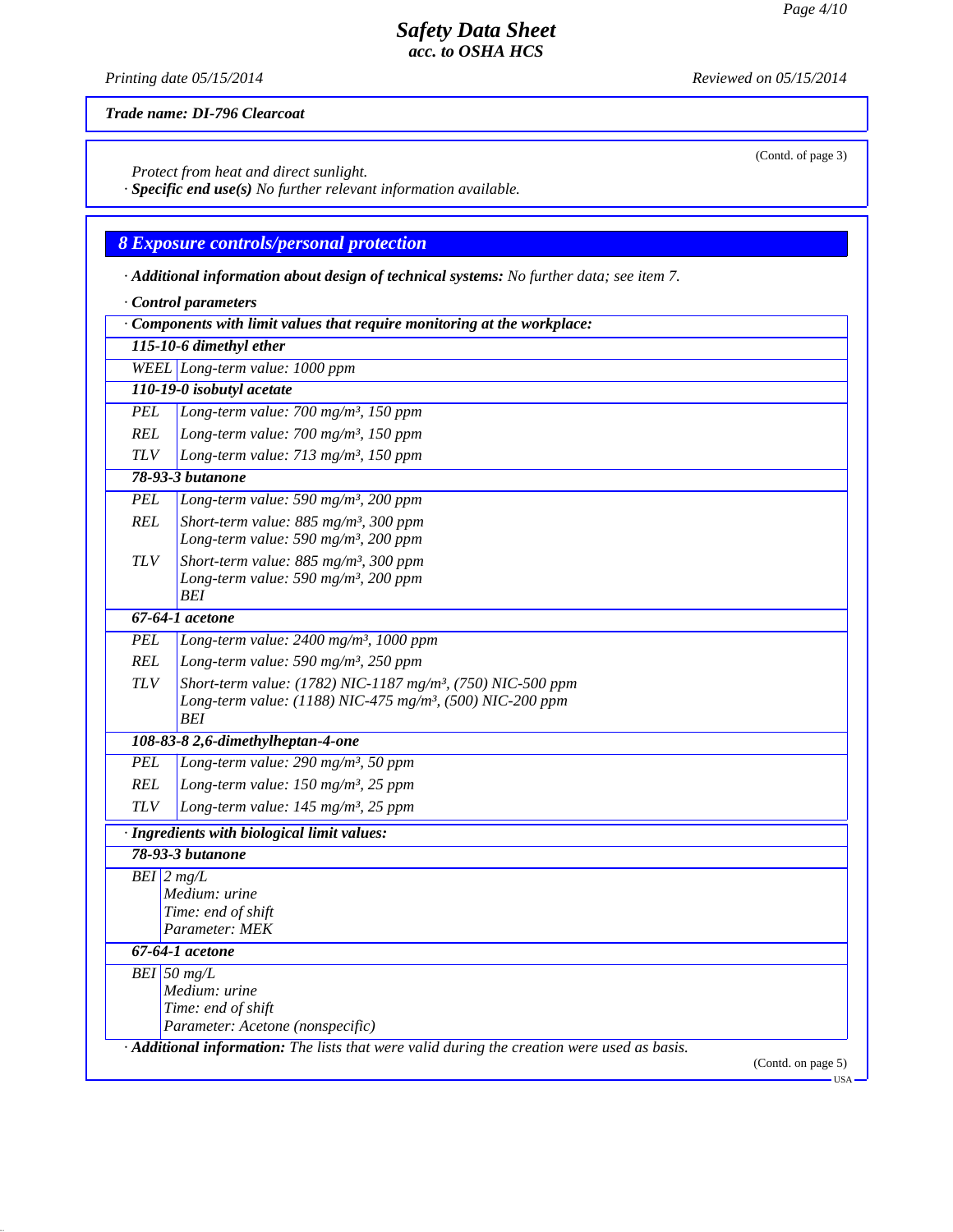*Printing date 05/15/2014 Reviewed on 05/15/2014*

#### *Trade name: DI-796 Clearcoat*

(Contd. of page 4)

*· Exposure controls · Personal protective equipment: · General protective and hygienic measures: Keep away from foodstuffs, beverages and feed. Immediately remove all soiled and contaminated clothing. Wash hands before breaks and at the end of work. Avoid contact with the eyes. Avoid contact with the eyes and skin. · Breathing equipment: In case of brief exposure or low pollution use respiratory filter device. In case of intensive or longer exposure use respiratory protective device that is independent of circulating air. Use suitable respiratory protective device in case of insufficient ventilation. · Protection of hands: Due to missing tests no recommendation to the glove material can be given for the product/ the preparation/ the chemical mixture. Selection of the glove material on consideration of the penetration times, rates of diffusion and the degradation Protective gloves The glove material has to be impermeable and resistant to the product/ the substance/ the preparation. · Material of gloves*

*The selection of the suitable gloves does not only depend on the material, but also on further marks of quality and varies from manufacturer to manufacturer. As the product is a preparation of several substances, the resistance of the glove material can not be calculated in advance and has therefore to be checked prior to the application.*

*· Penetration time of glove material*

*The exact break trough time has to be found out by the manufacturer of the protective gloves and has to be observed.*

*· Eye protection:*



*Tightly sealed goggles*

| $\cdot$ Information on basic physical and chemical properties<br><b>General Information</b> |                                    |  |
|---------------------------------------------------------------------------------------------|------------------------------------|--|
| $\cdot$ Appearance:<br>Form:                                                                | Aerosol                            |  |
| Color:                                                                                      | According to product specification |  |
| $\cdot$ Odor:                                                                               | Characteristic                     |  |
| • Odour threshold:                                                                          | Not determined.                    |  |
| $\cdot$ pH-value:                                                                           | Not determined.                    |  |
| $\cdot$ Change in condition                                                                 |                                    |  |
| Melting point/Melting range:                                                                | Undetermined.                      |  |
| <b>Boiling point/Boiling range:</b>                                                         | $-24\text{ °C}$                    |  |

USA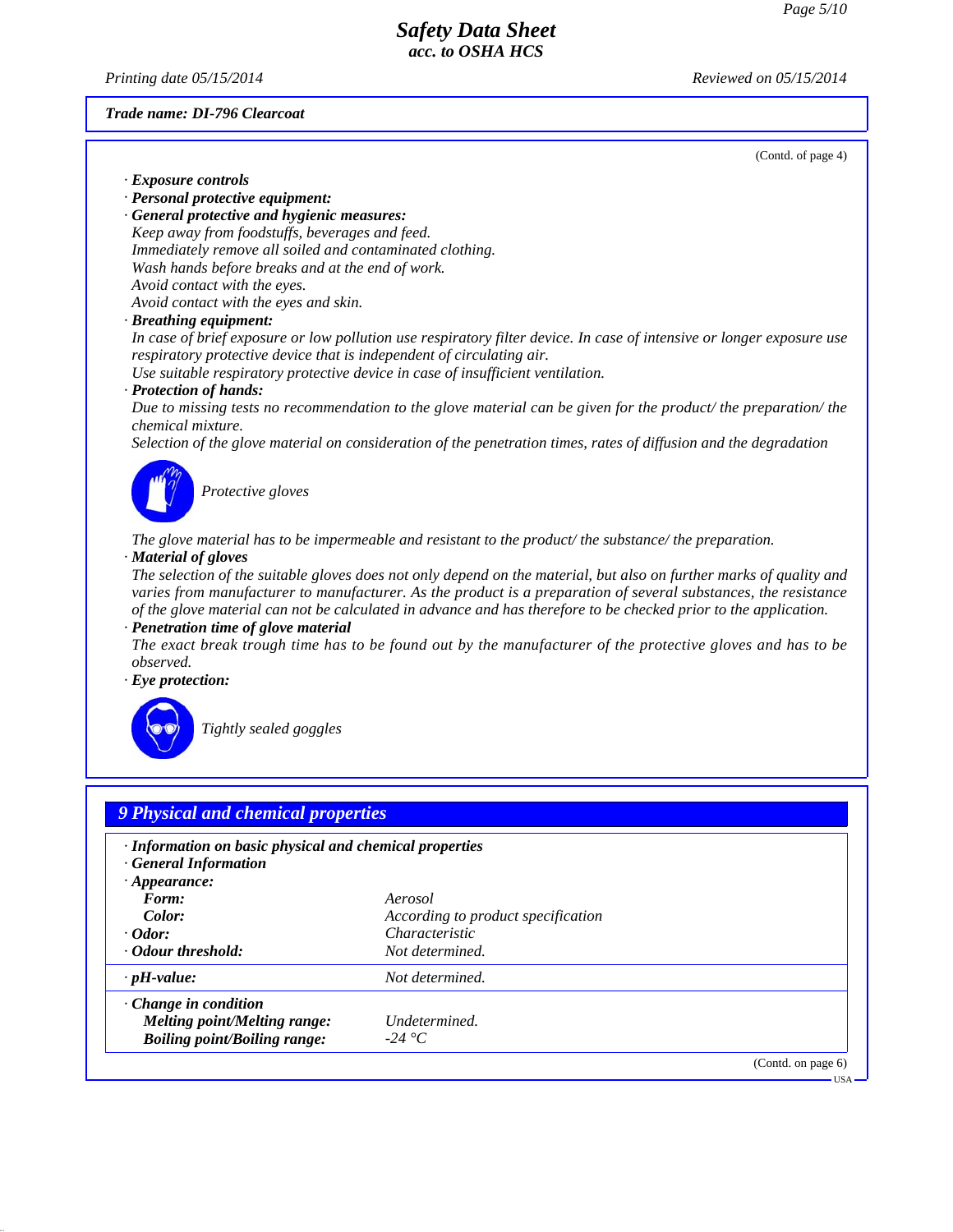*Printing date 05/15/2014 Reviewed on 05/15/2014*

*Trade name: DI-796 Clearcoat*

|                                                          | (Contd. of page 5)                                       |
|----------------------------------------------------------|----------------------------------------------------------|
| <b>Flash point:</b>                                      | -42 $\degree$ C                                          |
| <b>Flammability (solid, gaseous):</b>                    | Not applicable.                                          |
| <b>Ignition temperature:</b>                             | 235 °C                                                   |
| Decomposition temperature:                               | Not determined.                                          |
| Auto igniting:                                           | Product is not selfigniting.                             |
| Danger of explosion:                                     | In use, may form flammable/explosive vapour-air mixture. |
| <b>Explosion limits:</b>                                 |                                                          |
| Lower:                                                   | 1.8 Vol %                                                |
| <b>Upper:</b>                                            | $18.6$ Vol $\%$                                          |
| Vapor pressure at $20 °C$ :                              | 5200 hPa                                                 |
| Density at 20 $\textdegree$ C:                           | $0.81108$ g/cm <sup>3</sup>                              |
| <b>Relative density</b>                                  | Not determined.                                          |
| Vapour density                                           | Not determined.                                          |
| <b>Evaporation rate</b>                                  | Not applicable.                                          |
| Solubility in / Miscibility with                         |                                                          |
| Water:                                                   | Not miscible or difficult to mix.                        |
| Partition coefficient (n-octanol/water): Not determined. |                                                          |
| Viscosity:                                               |                                                          |
| Dynamic:                                                 | Not determined.                                          |
| Kinematic:                                               | Not determined.                                          |
| Solvent content:                                         |                                                          |
| Organic solvents:                                        | 84.1%                                                    |
| <b>VOC</b> content:                                      | 71.9%                                                    |
|                                                          | 666.9 g/l / 5.57 lb/gl                                   |
| <b>Solids content:</b>                                   | 15.9%                                                    |
| Other information                                        | No further relevant information available.               |
|                                                          |                                                          |

## *10 Stability and reactivity*

- *· Reactivity*
- *· Chemical stability*
- *· Thermal decomposition / conditions to be avoided: No decomposition if used according to specifications.*
- *· Possibility of hazardous reactions No dangerous reactions known.*
- *· Conditions to avoid No further relevant information available.*
- *· Incompatible materials: No further relevant information available.*
- *· Hazardous decomposition products: No dangerous decomposition products known.*

## *11 Toxicological information*

- *· Information on toxicological effects*
- *· Acute toxicity:*
- *· Primary irritant effect:*
- *· on the skin: No irritant effect.*

(Contd. on page 7)

USA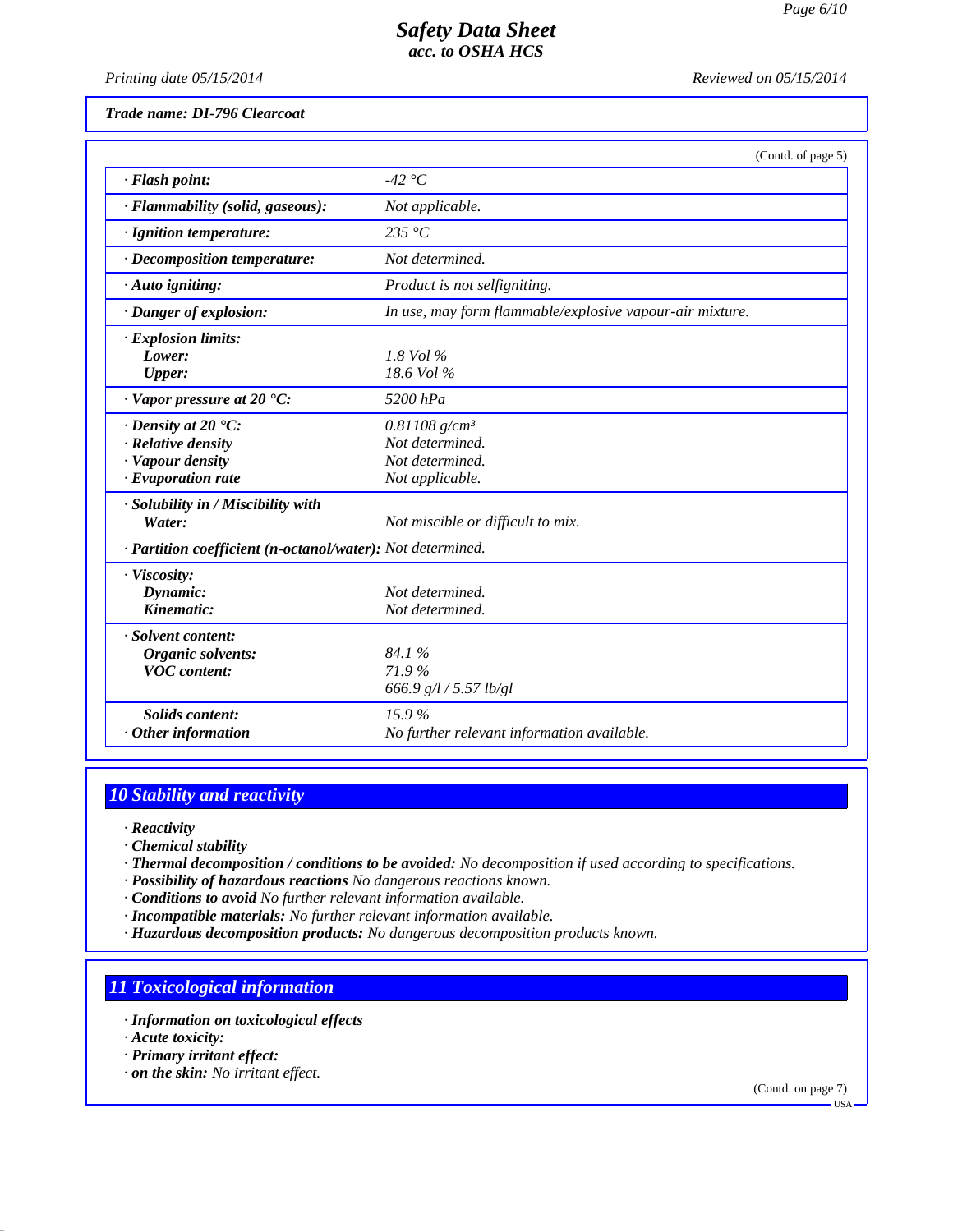*Printing date 05/15/2014 Reviewed on 05/15/2014*

#### *Trade name: DI-796 Clearcoat*

*· on the eye: Irritating effect.*

*· Sensitization: No sensitizing effects known.*

*· Additional toxicological information:*

*The product shows the following dangers according to internally approved calculation methods for preparations: Irritant*

#### *· Carcinogenic categories*

*· IARC (International Agency for Research on Cancer)*

*1330-20-7 xylene 3* 

*100-41-4 ethylbenzene 2B*

#### *· NTP (National Toxicology Program)*

*None of the ingredients is listed.*

#### *· OSHA-Ca (Occupational Safety & Health Administration)*

*None of the ingredients is listed.*

#### *12 Ecological information*

*· Toxicity*

- *· Aquatic toxicity: No further relevant information available.*
- *· Persistence and degradability No further relevant information available.*
- *· Bioaccumulative potential No further relevant information available.*
- *· Mobility in soil No further relevant information available.*
- *· Additional ecological information:*
- *· General notes:*
- *Water hazard class 1 (Self-assessment): slightly hazardous for water*

*Do not allow undiluted product or large quantities of it to reach ground water, water course or sewage system.*

- *· Results of PBT and vPvB assessment*
- *· PBT: Not applicable.*
- *· vPvB: Not applicable.*
- *· Other adverse effects No further relevant information available.*

#### *13 Disposal considerations*

*· Waste treatment methods*

*· Recommendation:*

*Must not be disposed of together with household garbage. Do not allow product to reach sewage system.*

- *· Uncleaned packagings:*
- *· Recommendation: Disposal must be made according to official regulations.*

| · UN-Number                     |                     |  |
|---------------------------------|---------------------|--|
| · DOT, ADR, IMDG, IATA          | <i>UN1950</i>       |  |
| $\cdot$ UN proper shipping name |                     |  |
| $\cdot$ <i>DOT</i>              | Aerosols, flammable |  |
| $\cdot$ ADR                     | 1950 Aerosols       |  |

(Contd. of page 6)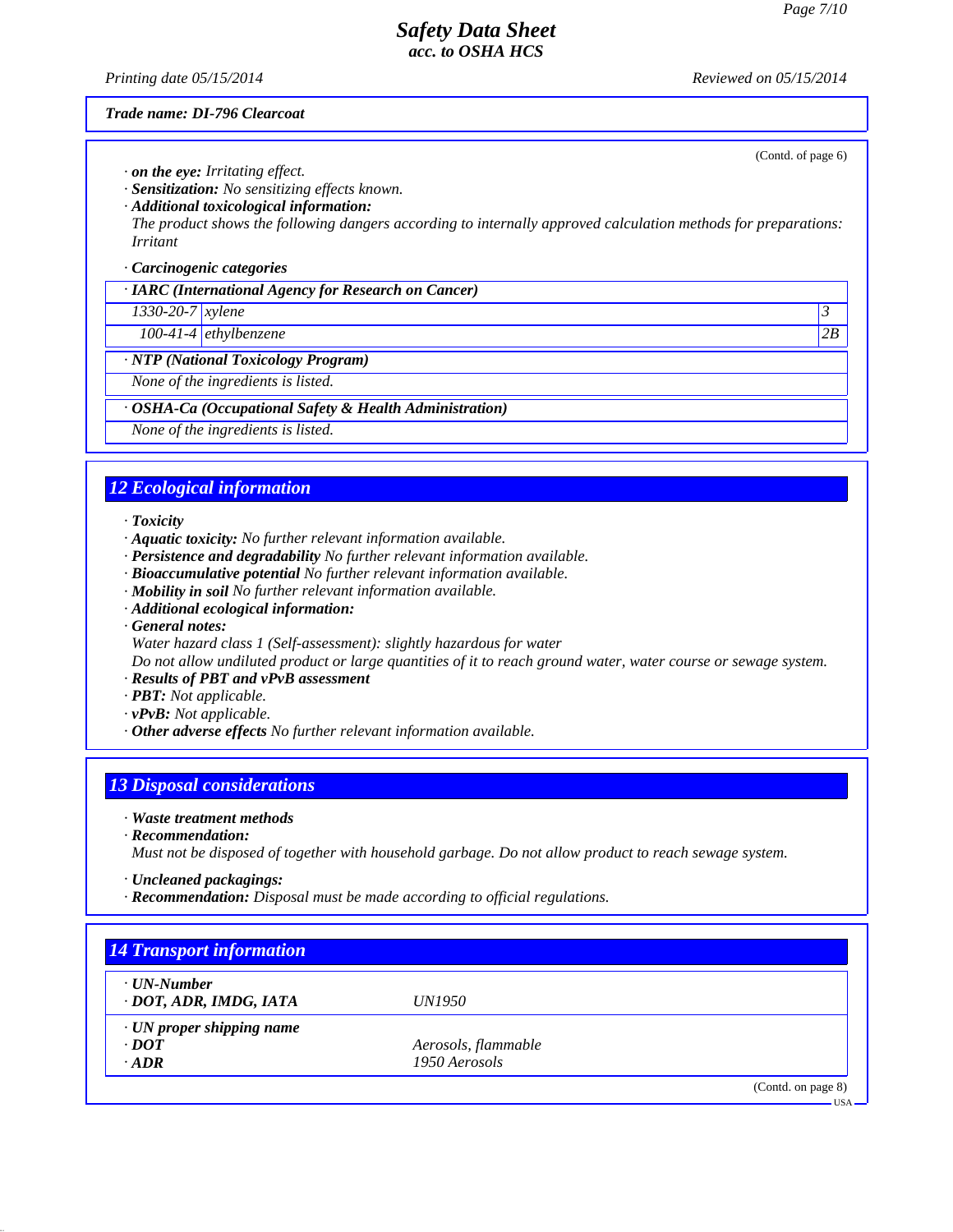*Printing date 05/15/2014 Reviewed on 05/15/2014*

*Trade name: DI-796 Clearcoat*

|                                                                              |                                        | (Contd. of page 7) |
|------------------------------------------------------------------------------|----------------------------------------|--------------------|
| $\cdot$ IMDG<br>·IATA                                                        | <b>AEROSOLS</b><br>AEROSOLS, flammable |                    |
| · Transport hazard class(es)                                                 |                                        |                    |
| $\cdot$ DOT                                                                  |                                        |                    |
|                                                                              |                                        |                    |
| · Class                                                                      | 2.1                                    |                    |
| $-Label$                                                                     | 2.1                                    |                    |
| $\cdot$ ADR                                                                  |                                        |                    |
|                                                                              |                                        |                    |
| · Class                                                                      | 2 5F Gases                             |                    |
| $-Label$                                                                     | 2.1                                    |                    |
| $·$ <i>IMDG, IATA</i>                                                        |                                        |                    |
|                                                                              |                                        |                    |
| $\cdot$ Class                                                                | 2.1                                    |                    |
| $-Label$                                                                     | 2.1                                    |                    |
| · Packing group<br>· DOT, ADR, IMDG, IATA                                    | Void                                   |                    |
| · Environmental hazards:<br>$\cdot$ Marine pollutant:                        | N <sub>O</sub>                         |                    |
| · Special precautions for user<br>· EMS Number:                              | Warning: Gases<br>$F-D, S-U$           |                    |
| · Transport in bulk according to Annex II of<br>MARPOL73/78 and the IBC Code | Not applicable.                        |                    |
| · UN "Model Regulation":                                                     | UN1950, Aerosols, 2.1                  |                    |
|                                                                              |                                        |                    |

# *15 Regulatory information*

*· Safety, health and environmental regulations/legislation specific for the substance or mixture · Sara*

|                        | · Section 355 (extremely hazardous substances):   |
|------------------------|---------------------------------------------------|
|                        | None of the ingredient is listed.                 |
|                        | · Section 313 (Specific toxic chemical listings): |
|                        | $78-93-3$ butanone                                |
| $1330 - 20 - 7$ xylene |                                                   |
|                        | (Contd. on page 9)                                |
|                        | $1SA$ .                                           |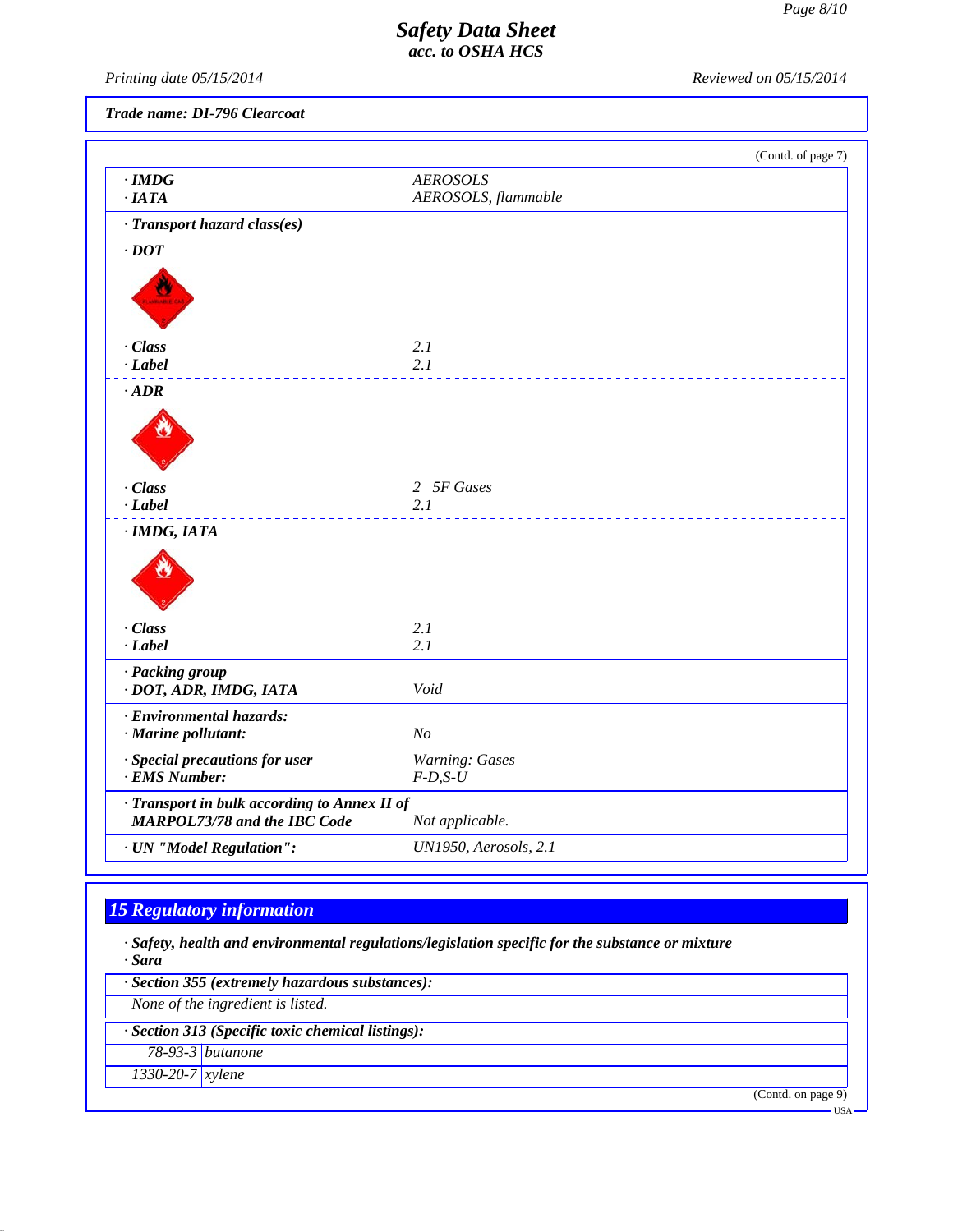*Printing date 05/15/2014 Reviewed on 05/15/2014*

*Trade name: DI-796 Clearcoat*

|                               | $100-41-4$ ethylbenzene                                                                                            | (Contd. of page 8)  |
|-------------------------------|--------------------------------------------------------------------------------------------------------------------|---------------------|
|                               | · TSCA (Toxic Substances Control Act):                                                                             |                     |
|                               | 115-10-6 dimethyl ether                                                                                            |                     |
|                               | 110-19-0 isobutyl acetate                                                                                          |                     |
|                               | 78-93-3 butanone                                                                                                   |                     |
|                               | $67-64-1$ acetone                                                                                                  |                     |
|                               | $108-83-8$ 2,6-dimethylheptan-4-one                                                                                |                     |
|                               | 16883-83-3   benzyl 3-isobutryloxy-1-isopropyl-2-2-dimethylpropyl phthalate                                        |                     |
|                               | 19549-80-5 4,6-dimethylheptan-2-one                                                                                |                     |
|                               | 25973-55-1 2-(2-HYDROXY-3-5-DI--(TERT)-AMYLPHENYL)BENZOTRIAZOLE                                                    |                     |
|                               | $41556-26-7$ bis(1,2,2,6,6-Pentamethyl-4-piperidinyl) sebacate                                                     |                     |
| $1330 - 20 - 7$ <i>xylene</i> |                                                                                                                    |                     |
|                               | 122-99-6 2-Phenoxyethanol                                                                                          |                     |
|                               | 82919-37-7 Methyl (1,2,2,6,6,-pentamethyl-4-piperidinyl) sebacate                                                  |                     |
|                               | 100-41-4 ethylbenzene                                                                                              |                     |
|                               | 106-79-6 Dimethyl sebacate(Impurity)                                                                               |                     |
|                               | 104-68-7 Diethylene glycol monophenyl ether                                                                        |                     |
| · Proposition 65              |                                                                                                                    |                     |
|                               | Chemicals known to cause cancer:                                                                                   |                     |
| 1330-20-7 xylene              |                                                                                                                    |                     |
|                               | $100-41-4$ ethylbenzene                                                                                            |                     |
|                               | · Chemicals known to cause reproductive toxicity for females:                                                      |                     |
|                               | None of the ingredients is listed.                                                                                 |                     |
|                               | · Chemicals known to cause reproductive toxicity for males:                                                        |                     |
|                               | None of the ingredients is listed.                                                                                 |                     |
|                               | · Chemicals known to cause developmental toxicity:                                                                 |                     |
|                               | None of the ingredients is listed.                                                                                 |                     |
|                               | · Cancerogenity categories                                                                                         |                     |
|                               | · EPA (Environmental Protection Agency)                                                                            |                     |
|                               | 78-93-3 butanone                                                                                                   | $\boldsymbol{I}$    |
| 67-64-1                       | acetone                                                                                                            | I                   |
| 1330-20-7 xylene              |                                                                                                                    | I                   |
|                               | $100-41-4$ ethylbenzene                                                                                            | $\boldsymbol{D}$    |
|                               | · TLV (Threshold Limit Value established by ACGIH)                                                                 |                     |
| $67-64-1$ acetone             |                                                                                                                    | A4                  |
| $1330 - 20 - 7$ xylene        |                                                                                                                    | A4                  |
|                               | 100-41-4 ethylbenzene                                                                                              | A3                  |
|                               | · NIOSH-Ca (National Institute for Occupational Safety and Health)                                                 |                     |
|                               | None of the ingredients is listed.                                                                                 |                     |
|                               | <b>GHS label elements</b> The product is classified and labeled according to the Globally Harmonized System (GHS). | (Contd. on page 10) |

USA